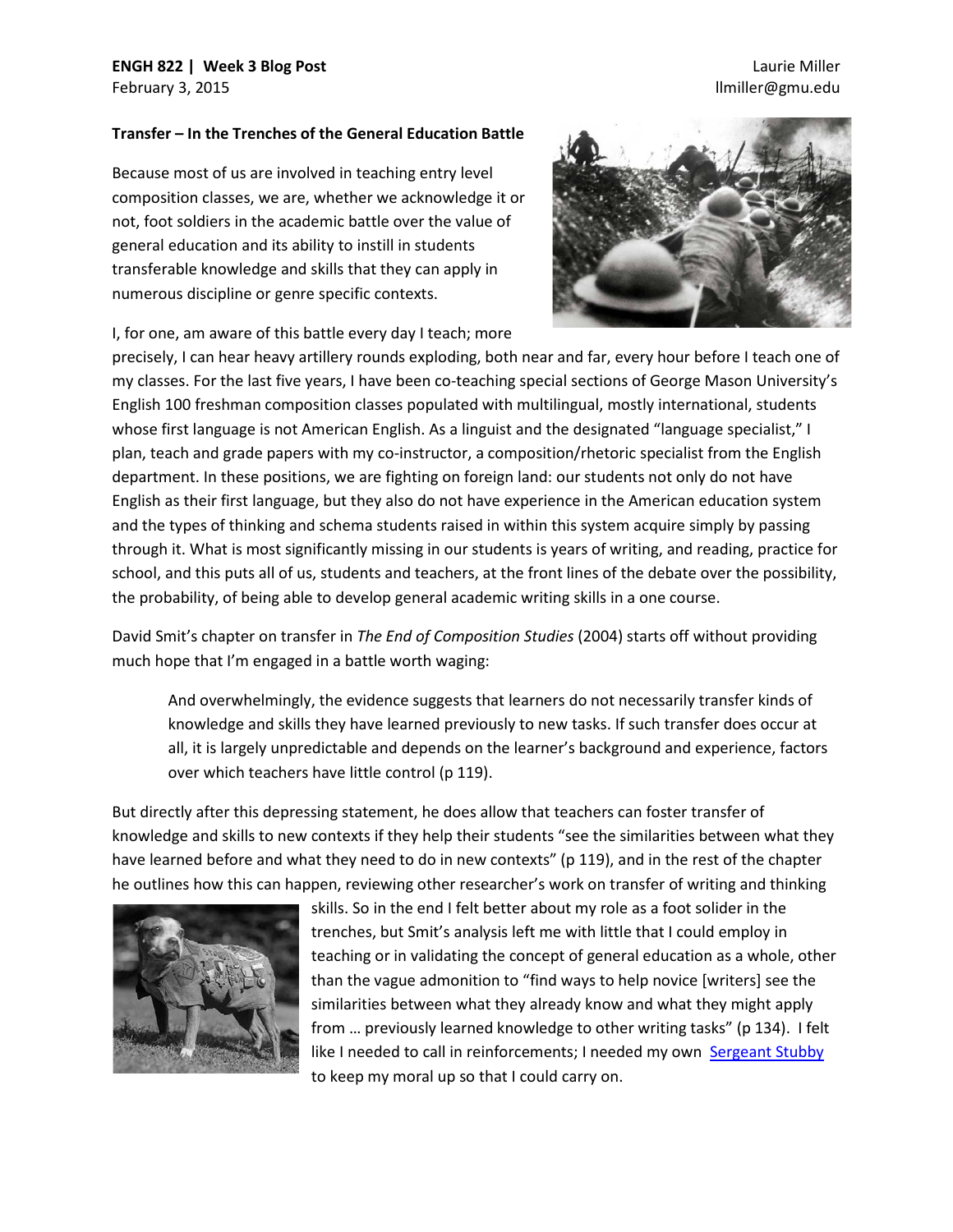It was not Sergeant Stubby who provided me with new hope that I was engaged in a battle that had merit, but rather more recent studies of transfer that provided me with a little more specific information about how to structure my classes so as to improve the odds that my student will be able to transfer the knowledge and skills I am asking my students to use in my classes to other classes and other writing contexts. One study in particular by Linda Adler-Kassner, John Majewski and Damian Koshnick (2012), highlights the significance of *threshold concepts* – "specific ideas within disciplines 'without which the learner cannot progress'." Within composition studies, the researchers argue, there are discipline specific threshold concepts: writing is a process, writing is situated with genres and social paradigms that require a writer to pay attention to purpose, audience and context. They also argue that similar threshold concepts, or at least aver lapping threshold concepts, exist in other courses -- in their study, they focus on a history course -- and that the key to successful transfer is to pay attention the threshold concepts required across disciples. If instructors focus on these concepts within their classes, designing curriculum that get their student so notice them, then the likelihood that students will transfer knowledge and skills learning in one class to others.

The battle is worth waging! I am not sacrificing myself, or my students, for not! I simply have to keep our attention focused on what is significant and we will prevail.